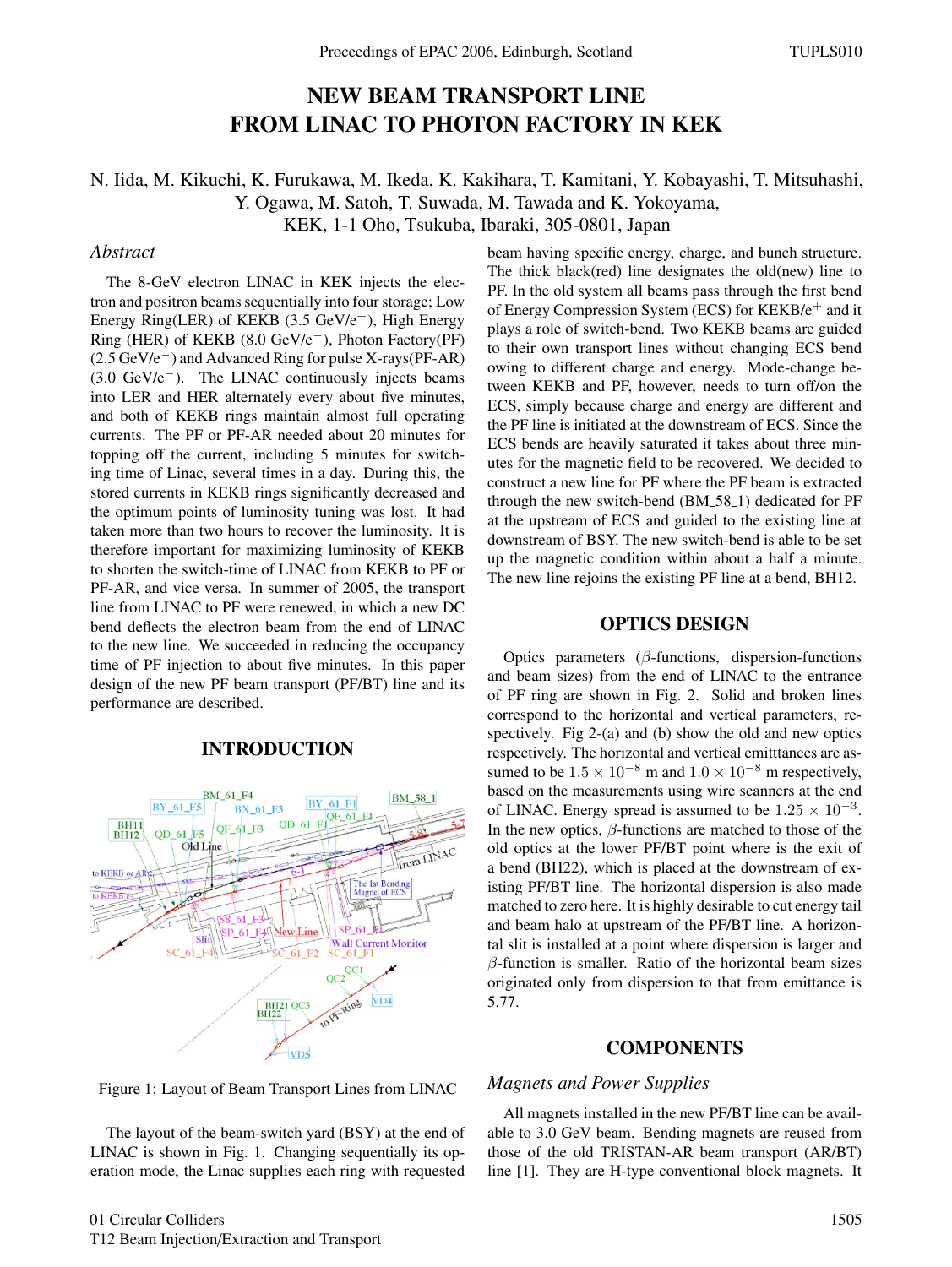

Figure 2: Optics from the end of LINAC to the injection point of PF.

takes about a half of minute to rise up/down magnetic field from zero to operation field (∼0.92 T). There is, however, a remanent field of 33 Gauss. At KEKB mode, main current of BM 58 1 is turned off and the correction coil of this magnet is excited to 0.78 A in order to cancel the remanent field. There are two types of quadrupole magnets. Two of upstream quads are reused from the old AR/BT line, whose bore diameter is 52 mm. The poles of these magnets were remade to fit the bore diameter of quads of PF line, which is 63 mm. The two quads at downstream and all the steering magnets are moved from the old PF/BT line.

Stabilities of the power supplies are less than 100 ppm in peak to peak (p-p), and the ripples of them less than 50  $ppm(p-p)$ . We estimated effective growth of emittance due to strength jitter of power supplies as below;

$$
\left(\frac{\varepsilon'}{\varepsilon}\right)^2 \sim 1 + \frac{\beta^* < d\theta^2 >}{\varepsilon},
$$

where  $\varepsilon$  and  $\varepsilon'$  are emittances at the entrance and exit of an bend, respectively.  $\beta^*$  is a  $\beta$ -function at the center of the bend.  $\langle d\theta^2 \rangle$  is a mean squared jitter of deflection angle of a power supply. The estimated values of emittance growths are summarized in Table 1, where jitters of power supplies are assumed to be 100 ppm and  $\Delta \varepsilon = \varepsilon' - \varepsilon$ . BMAG is emittance growth from beta-mismatch. There is no problem for PF/BT operation for the stabilities of bends with 100 ppm(p-p).

Table 1: Emittance growths due to jitter of bending magnets

| Bend                 | $\theta$ (rad) | $d\theta/\theta$ | $\Delta \varepsilon/\varepsilon$ | <b>BMAG</b>        |
|----------------------|----------------|------------------|----------------------------------|--------------------|
| BM 58 1              | 0.114          | $10^{-4}$        | $4 \times 10^{-3}$               | $1+8\times10^{-6}$ |
| <b>BM_61_F1</b>      | $-0.114$       | $10^{-4}$        | $2.2\times10^{-2}$               | $1+2\times10^{-4}$ |
| BM <sub>-61-F4</sub> | 0.0874         | $10^{-4}$        | $3 \times 10^{-3}$               | $1+6\times10^{-6}$ |
| <b>BH11</b>          | 0.131          | $10^{-4}$        | $8\times10^{-3}$                 | $1+3\times10^{-5}$ |
| <b>BH12</b>          | 0.131          | $10^{-4}$        | $1.0\times10^{-2}$               | $1+5\times10^{-5}$ |

### *Monitors*

As shown in Fig. 1, there are three screen monitors  $(SC_61_F*)$ , three BPMs [2]  $(SP_61_F*)$  and one OctoPos monitor[3] [4] (S8\_61\_F3). BPMs and steering magnets are located near to quadrupole magnets for making an efficient orbit correction. For getting more S/N, only electrodes of the first BPM (SP\_61\_F1) do not rotate by  $45^\circ$ . The screen monitors, SC<sub>-61</sub>-F<sub>1</sub> and F<sub>4</sub> are designed to observe beam size mainly from energy spreads and energy deviation. Whereas the screen SC 61 F2 is located at the position where dispersion is designed to be zero and used for observing emittance profiles (See Fig. 2-(b)). OctoPos is a non-destructive monitor which is sensitive to quadrupole component of the beam profile. A wall current monitor [5] is installed, which measures the beam current at the end of LINAC.

## ALIGNMENTS

Magnets installed in the new line were aligned making use of a laser tracker that measures the magnet position with precision of 1  $\mu$ m. The magnets were divided into two groups; The upstream magnets from QD\_61\_F1 are defined as "Group 1" and the other magnets as "Group 2". We define a right-handed coordinate system as indicated in Fig. 1. The x-axis coincides with the direction of LINAC. The measured data were least-square-fitted to the design value by using three free parameters; translation in x and y coordinate and rotation in the xy plane. The results of measurements are summarized in Table 2.

Table 2: Results of the measurements

| $\mid$ (mm)                                                           |  |                                                                                     |  |  |
|-----------------------------------------------------------------------|--|-------------------------------------------------------------------------------------|--|--|
| $\sqrt{G}$ Group 1                                                    |  | $\vert$ 0.443 $\vert$ 0.023 $\vert$ -0.025 $\vert$ 0.178 $\vert$ -0.02 $\vert$ 0.03 |  |  |
| Group $2^{\dagger}$    -0.354   0.096    0.020   0.033    0.03   0.04 |  |                                                                                     |  |  |

 $($ <sup>T</sup> Group 2<sup>'</sup> for the level measurements  $)$ 

In the X-direction, it was found that Group 1 is 0.8mm away from Group 2. This interval is so small that we corrected design values of magnet strengths. Each magnets are settled with an error of about 100  $\mu$  m. These values are small enough to correct beam orbit with the steering